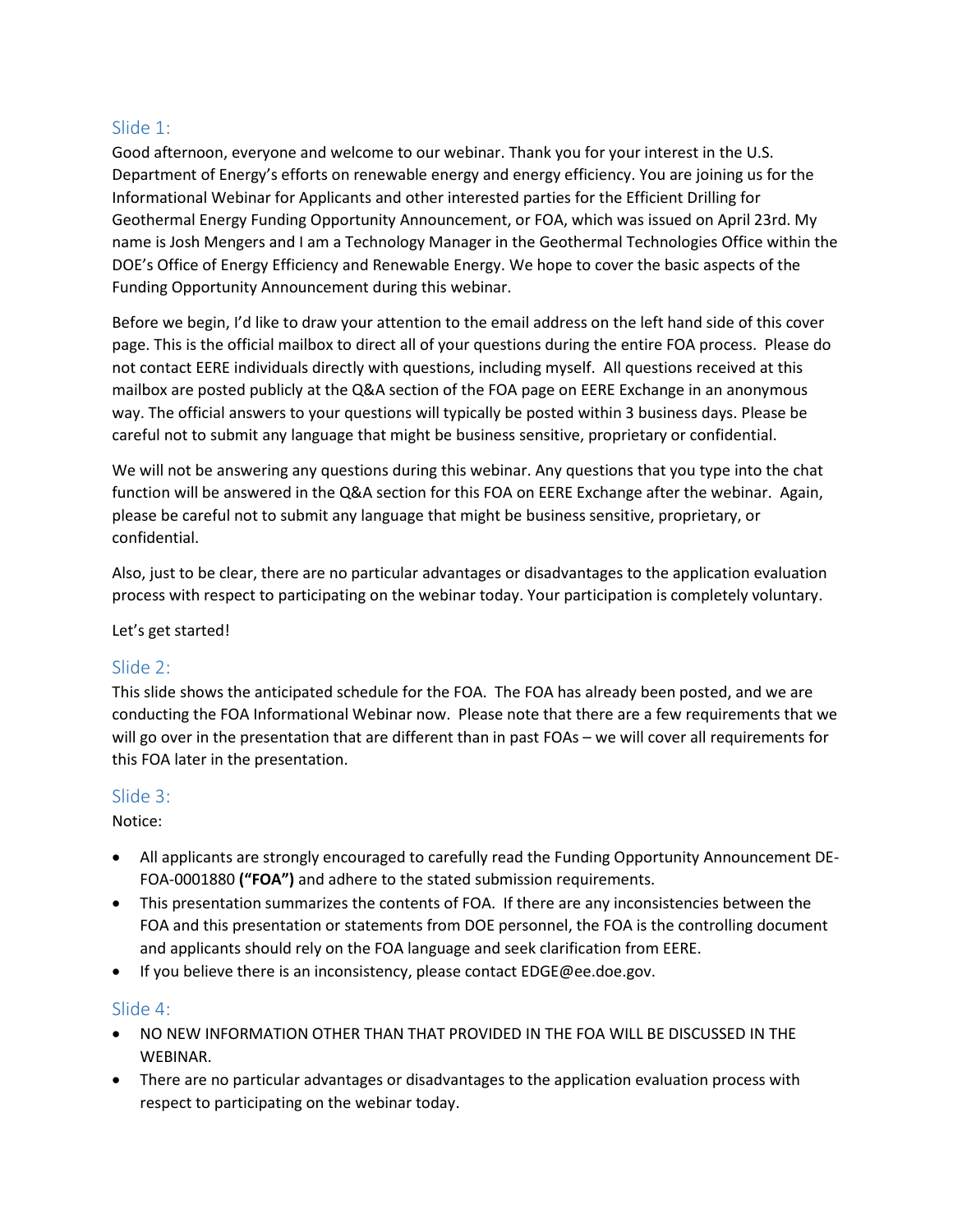• Your participation is completely voluntary.

# Slide 5:

The agenda for this presentation is as follows:

- 1. FOA Description
- 2. Topic Areas/Technical Areas of Interest
- 3. Award Information
- 4. Statement of Substantial Involvement
- 5. Cost Sharing
- 6. Concept Papers
- 7. Full Applications
- 8. Merit Review and Selection Process
- 9. Registration Requirements

We encourage you to have a copy of the FOA in front of you for reference as we go through the presentation.

# Slide 6:

#### FOA Description

OBJECTIVE: Through this Funding Opportunity Announcement (FOA) The U.S. Department of Energy (DOE) Geothermal Technologies Office (GTO) solicits projects that will enable the geothermal industry to double the average penetration rate for a geothermal well and improve the industry standard to 250 feet per day by 2025. Drilling operations can be up to 50% of the cost of geothermal development. Given that much of the drilling occurs in the early stages of a project, complications from drilling failures can lead to cascading consequences resulting in overall project failure. While, the rate at which a well is drilled is only one of several performance parameters that influence drilling efficiency, GTO opts to measure efficient drilling in this FOA using the average penetration rate of a geothermal drilling operation in depth vs. days. For consistency, this FOA considers drilling operations to include pre-spud engineering and wellhead equipment activities.

# Slide 7:

Overview: GTO seeks to fund early-stage R&D in drilling technologies that seek to 1) Reduce Non-Drilling Time, 2) Develop Advanced Drilling Technologies, and 3) Develop Innovative Partnership Models. Earlystage R&D in drilling technologies presents an opportunity for innovation that can have a big impact in making new geothermal development more economical.

One of the indicators of a successful project will be strong collaboration. In addition to encouraging collaboration in project teams, all recipients of awards under this FOA are required to participate in a new GTO quarterly geothermal drilling community of practice and the program's biennial peer review for the duration of their award.

# Slide 8:

Topic Areas/Technical Areas of Interest

This FOA consist of three topic areas. Topic Area 1 "Reducing Non-Drilling Time" and Topic Area 2 "Advanced Drilling Technologies" focus on early stage research and development. Topic Area 3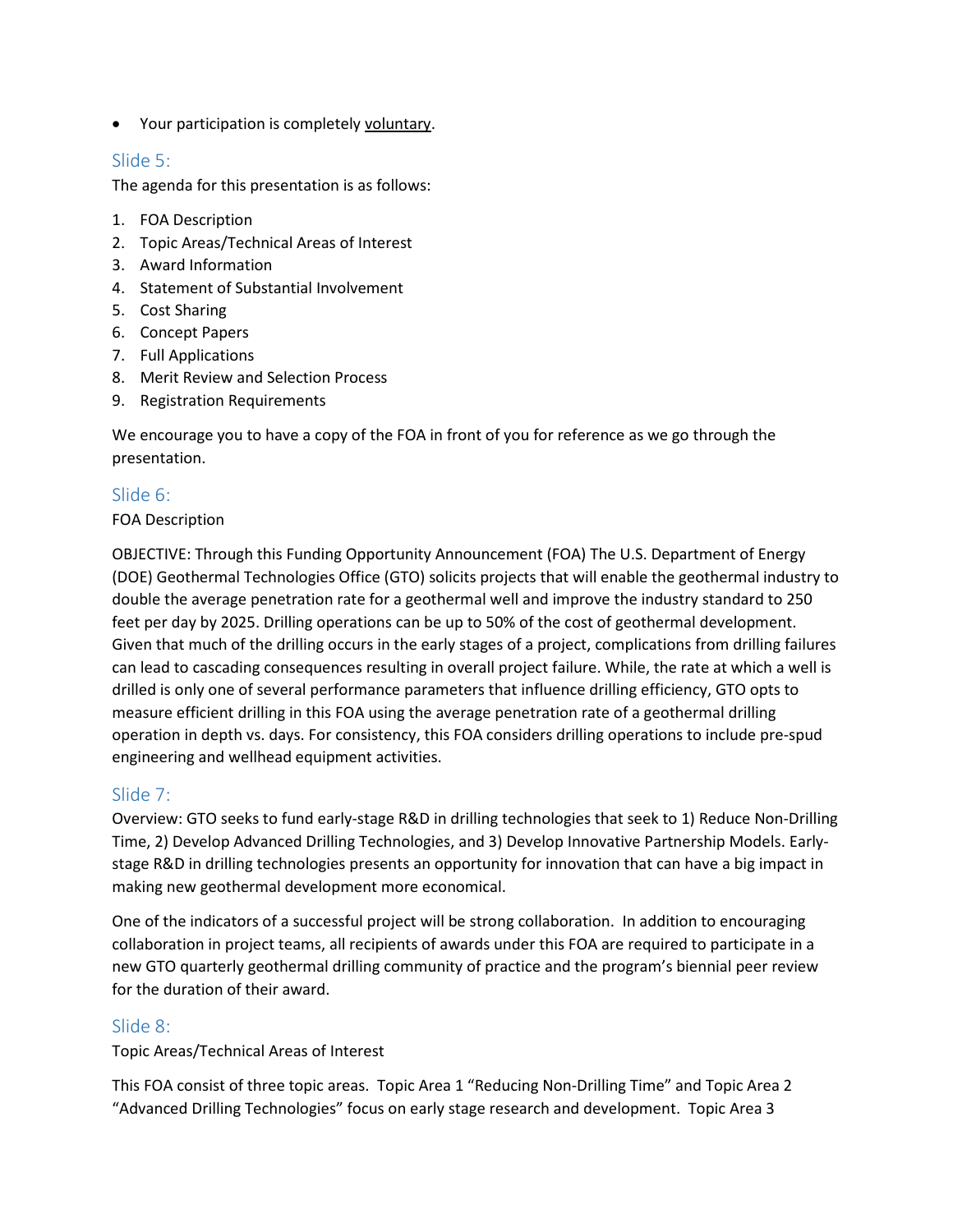"Innovative Partnership Models" solicits projects that incentivize the risk-averse geothermal industry to adopt innovations earlier in the technology R&D cycle.

# Slide 9:

Topic Area 1 will focus on early stage R&D projects that show the ability to reduce Non-Drilling Time (NDT). For this FOA, the general definition of NDT is adopted from Lowry et al. as "time spent over the drill rig without deepening the hole and encompasses 'flat time', 'non-productive time', and 'trouble time'". Flat time is defined as activities that do not advance or deepen the wellbore such as: planned trips, running casing, cementing, and wireline logging operations. Trouble time is defined as addressing issues in the wellbore such as lost circulation, stuck pipe, cementing difficulties, or an unstable wellbore. Non-productive time is defined as unplanned activities and drilling related inefficiencies such as: equipment malfunctions, unscheduled trips, or labor issues. EERE anticipates making 2-5 awards under Topic Area 1. Individual awards in Topic Area 1 may vary between \$1,000,000 - \$2,000,000, and have up to 24 month project duration. This Topic Area has a cost share requirement of 20%. The Recipient must provide 20% of total project costs. (Total Federal share plus Recipient cost share equals total project costs.)

### Slide 10:

Topic Area 2 will focus on early stage R&D projects in innovative drilling technologies that improve the rates of penetration for drilling geothermal wells. As described by Lowry et al., the process of drilling a geothermal well includes downhole energy transfer, rock reduction, rock removal, borehole stabilization, formation fluid control, logging, and borehole preservation. Topic Area 2 seeks applications that will develop new technologies that increase performance qualifiers during geothermal well drilling, and/or applications that develop methodologies that will allow geothermal wells to be drilled more efficiently with existing technologies. EERE anticipates 1-4 awards under Topic Area 2. Individual awards in Topic Area 2 may vary between \$1,000,000 - \$2,000,000, and have up to 24 month project durations. This Topic Area has a cost share requirement of 20%. The Recipient must provide 20% of total project costs. (Total Federal share plus Recipient cost share equals total project costs.)

# Slide 11:

Topic Area 3 will explore innovative approaches and models to accelerate the transfer of geothermal drilling and related technologies from the laboratory into the real world by focusing on building partnerships that will increase adoption of nascent technology and improve tacit knowledge transfer in the geothermal industry. Rather than funding research on individual technology solutions directly, applicants will research and develop new methods to advance research portfolios of geothermal drilling (and related) technologies and overcome challenges endemic to the geothermal technology transfer space, including knowledge gaps between the research/industrial communities. Applicants must demonstrate a realistic pathway to test, scale, and sustain the model after the period of performance. EERE anticipates up to 3 awards under Topic Area 3. Individual awards in Topic Area 3 may vary between \$500,000 - \$1,000,000, and have up to 24 month project durations. This Topic Area has a cost share requirement of 20%. The Recipient must provide 20% of total project costs. (Total Federal share plus Recipient cost share equals total project costs.)

#### Slide 12:

Non-Responsive Applications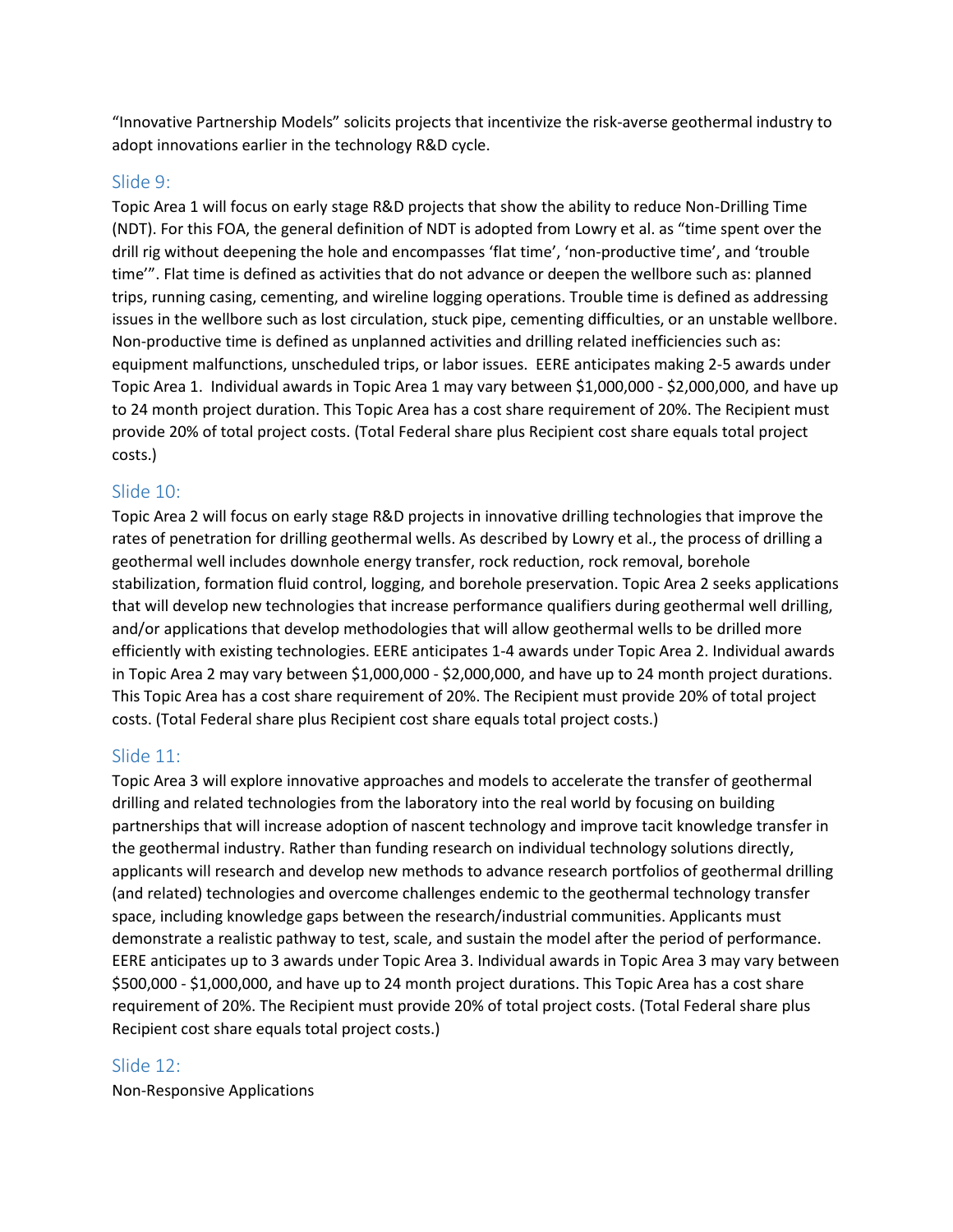The following types of applications will be deemed nonresponsive and will not be reviewed or considered for an award:

- Applications that fall outside the technical parameters specified in Section I.B of the FOA, including but not limited to:
	- Applications for proposed technologies that are not based on sound scientific principles (e.g., violates the law of thermodynamics).
	- Applications that do not address drilling in geothermal conditions, where a geothermal condition is defined as the geology with elevated temperature and lithology typical of domestic geothermal resources of interest to one or more of GTO's subprograms (Hydrothermal, EGS, and Low-Temperature) and also includes conditions typical for ground source heat pumps.
	- Applications that only propose innovations in cementing technology.
	- Applications that propose technologies that might be able to achieve the FOA goals but are only able to do so at the expense of achieving adequate borehole quality are not of interest for this FOA.

### Slide 13:

– Incremental improvements to existing solutions, entities, or programs are not of interest for this FOA. Consequently, if an entity is already addressing a specific barrier with a specific solution, then the entity could not apply with a proposal to continue those activities. The entity would only be eligible for award under this FOA if the proposed activities substantially expand upon or differ from currently existing activities. It is the responsibility of the applicant to show the value of the proposed work that would be funded with this opportunity.

#### – **TOPIC AREA 3 ONLY:**

Direct technology research or company funding—Topic Area 3 is not seeking proposals directly from entities that are seeking to progress their single technology solution from one stage of commercialization to the next. For example, a company seeking direct funding to advance from a proof of concept to a prototype are not of interest for this FOA.

# Slide 14:

EERE expects to make approximately \$14.5 million of Federal funding available for new awards under this FOA subject to the availability of appropriated funds. The average award amount is anticipated to range from \$500 thousand to \$2 million.

EERE intends to fund mostly cooperative agreements under this FOA, but may also fund Grants, TIAs, Work Authorizations, and Interagency Agreements. Cooperative Agreements include Substantial Involvement, which we will discuss next.

# Slide 15:

Under cooperative agreements, there will be what is known as "substantial involvement" between EERE and the Recipient during the performance of the project.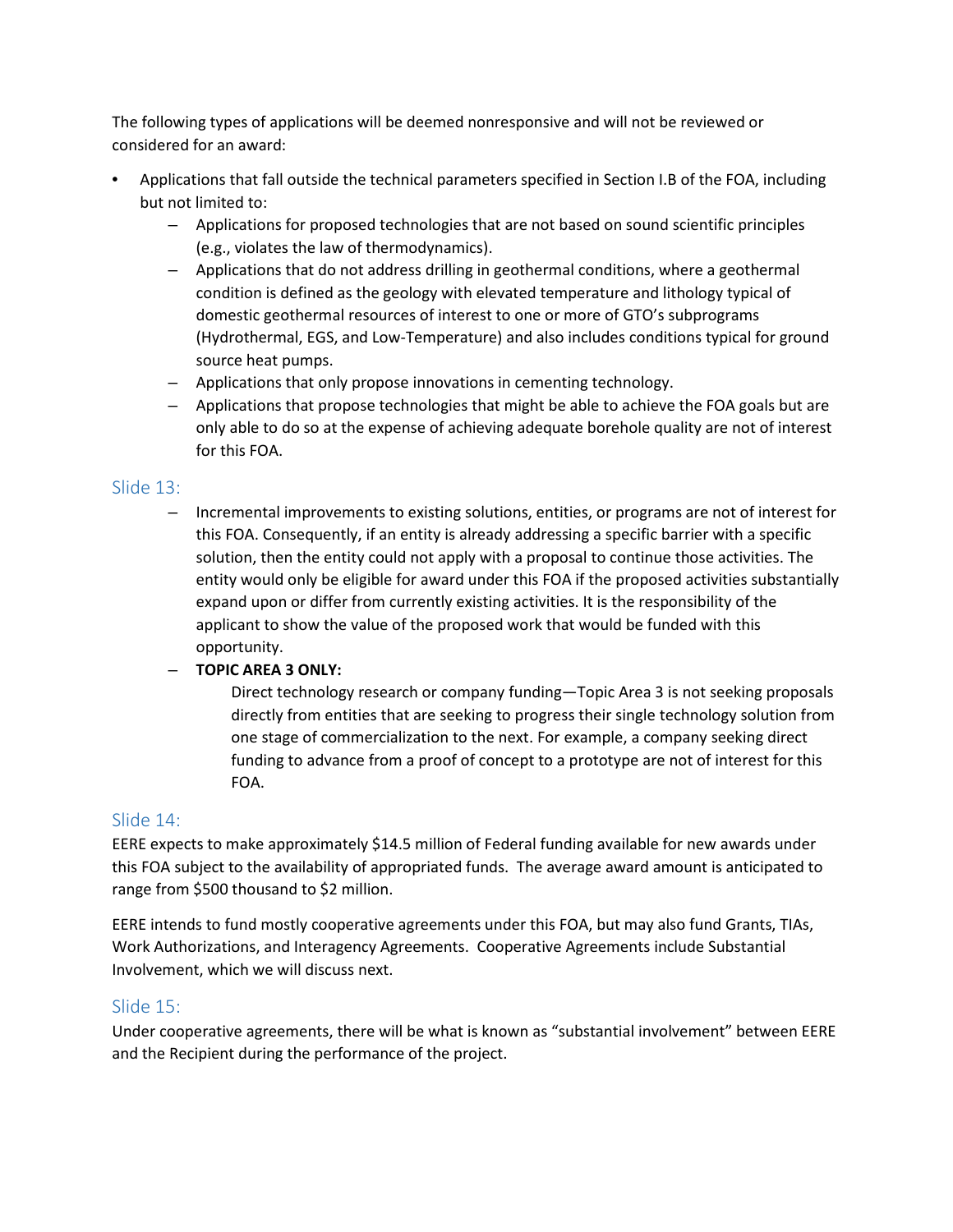EERE has substantial involvement in work performed under Awards made following this FOA. EERE does not limit its involvement to the administrative requirements of the Award. Instead, EERE has substantial involvement in the direction and redirection of the technical aspects of the project as a whole. Substantial involvement includes, but is not limited to, the following:

- EERE shares responsibility with the Recipient for the management, control, direction, and performance of the Project.
- EERE may intervene in the conduct or performance of work under this Award for programmatic reasons. Intervention includes the interruption or modification of the conduct or performance of project activities.
- EERE may redirect or discontinue funding the Project based on the outcome of EERE's evaluation of the Project at that the Go/No Go decision point(s).
- EERE participates in major project decision-making processes.

# Slide 16:

Cost Sharing Requirements

Applicants must contribute a minimum of 20% of the total project costs for R&D projects.

The total budget presented in the application must include both Federal (DOE), and Non-Federal (cost share) portions, thereby reflecting TOTAL PROJECT COSTS proposed. All costs must be verifiable from the Recipient's records and be necessary and reasonable for the accomplishment of the project.

# Slide 17:

Cost Share must be allowable and must be verifiable upon submission of the Full Application. Please refer to this chart for your entity's applicable cost principles. It is imperative that you follow the applicable cost principles when creating your budget for the full application.

# Slide 18:

Cost share can provided in cash and/or in-kind. It can be provided by the Prime Recipient, subs, or a third party.

The basic definition of in-kind cost share is the donation of personnel time, equipment, facilities, or other items that an organization will contribute to the project. It can take many forms, each of which must be assigned a dollar value to be included in the budget. Some examples of in-kind cost share are the donation of work hours, facility use, and equipment use.

# Slide 19:

Be aware that there are items that are considered unallowable cost share. If a cost is considered unallowable, it cannot be counted as cost share. This slide provides some examples of cost share that is unallowable.

# Slide 20:

Cost Share must be provided on an invoice basis, unless a waiver is requested and approved by the DOE Contracting Officer.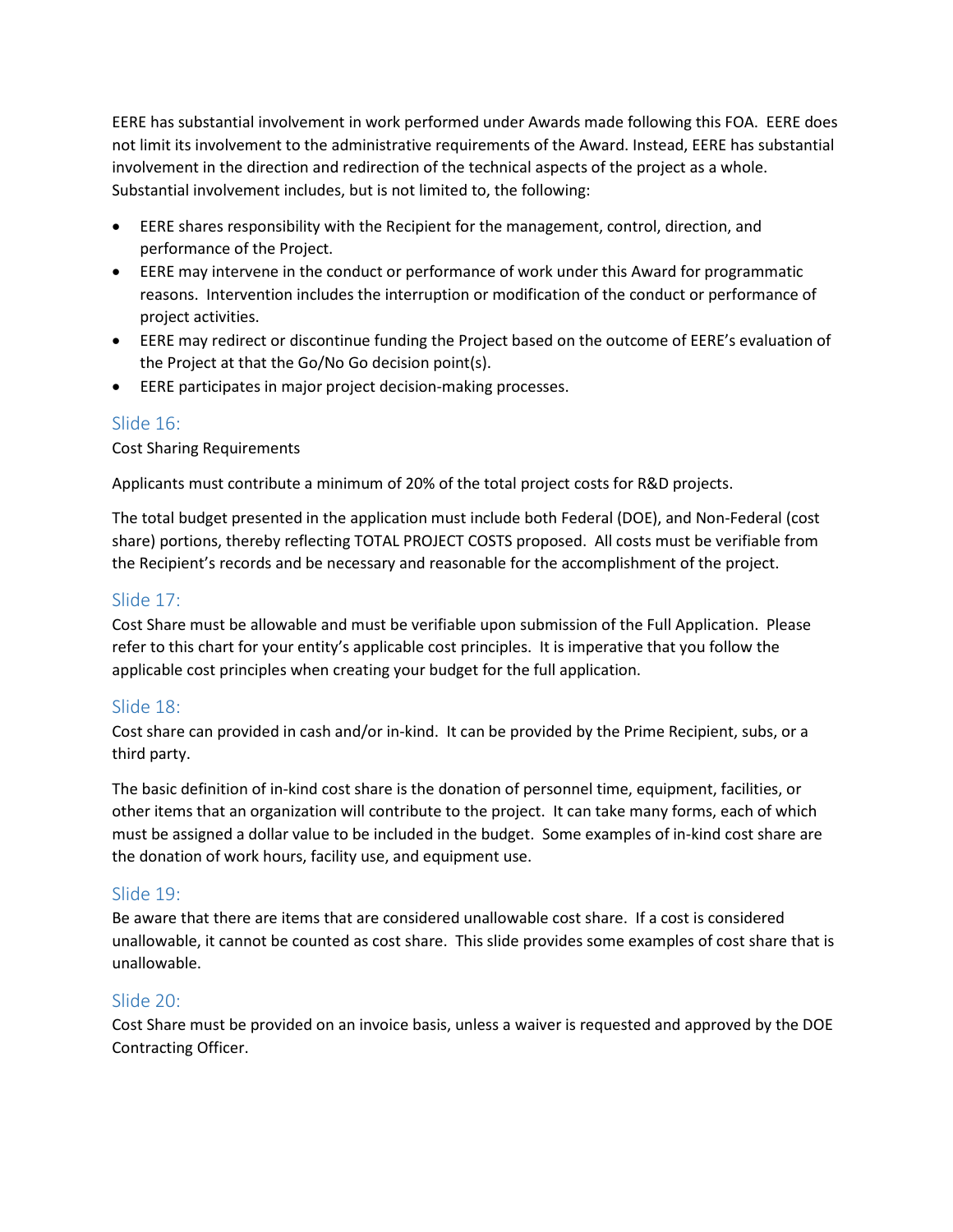### Slide 21:

EERE's Evaluation and Selection Process is shown in blue here. EERE will review Concept Papers and Full Applications. The gray boxes represent the actions that apply to applicants throughout the FOA process.

# Slide 22:

Concept Papers are required for this FOA. Concept Papers are brief descriptions of the proposed project. It allows applicants to submit their ideas with minimal time and expense. EERE will provide feedback on the proposed project so the Applicant can make an informed decision whether to expend additional resources to prepare a full application.

If an applicant fails to submit an eligible Concept Paper, the applicant is not eligible to submit a Full Application.

Concept Papers must be submitted by May 31, 2018, 5:00pm Eastern Daylight Time, through EERE Exchange.

EERE will provide applicants with either an encouraged or discouraged notification. A "discouraged" notification conveys EERE's lack of programmatic interest in the proposed project. An applicant who receives a "discouraged" notification may still submit a Full Application.

### Slide 23:

Concept Papers are evaluated based on consideration the following factors. All sub-criteria are of equal weight.

Criterion 1: Overall FOA Responsiveness and Viability of the Project (Weight: 100%)

- The applicant clearly describes the proposed technology, describes how the technology is unique and innovative, and how the technology will advance the current state-of-the-art;
- The applicant has identified risks and challenges, including possible mitigation strategies, and has shown the impact that EERE funding and the proposed project would have on the relevant field and application;
- The applicant has the qualifications, experience, capabilities and other resources necessary to complete the proposed project; and
- The proposed work, if successfully accomplished, would clearly meet the objectives as stated in the FOA.

EERE will provide applicants with (1) either an "encouraged" or "discouraged" notification, and (2) the reviewer comments.

Please note that regardless of the date applicants receive the Encourage/Discourage notifications, the submission deadline for the Full Application remains the date stated on the FOA cover page

#### Slide 24:

The Full Application includes:

• **Technical Volume**: The key technical submission. Applicants submit info pertaining to the technical content, project team members, etc.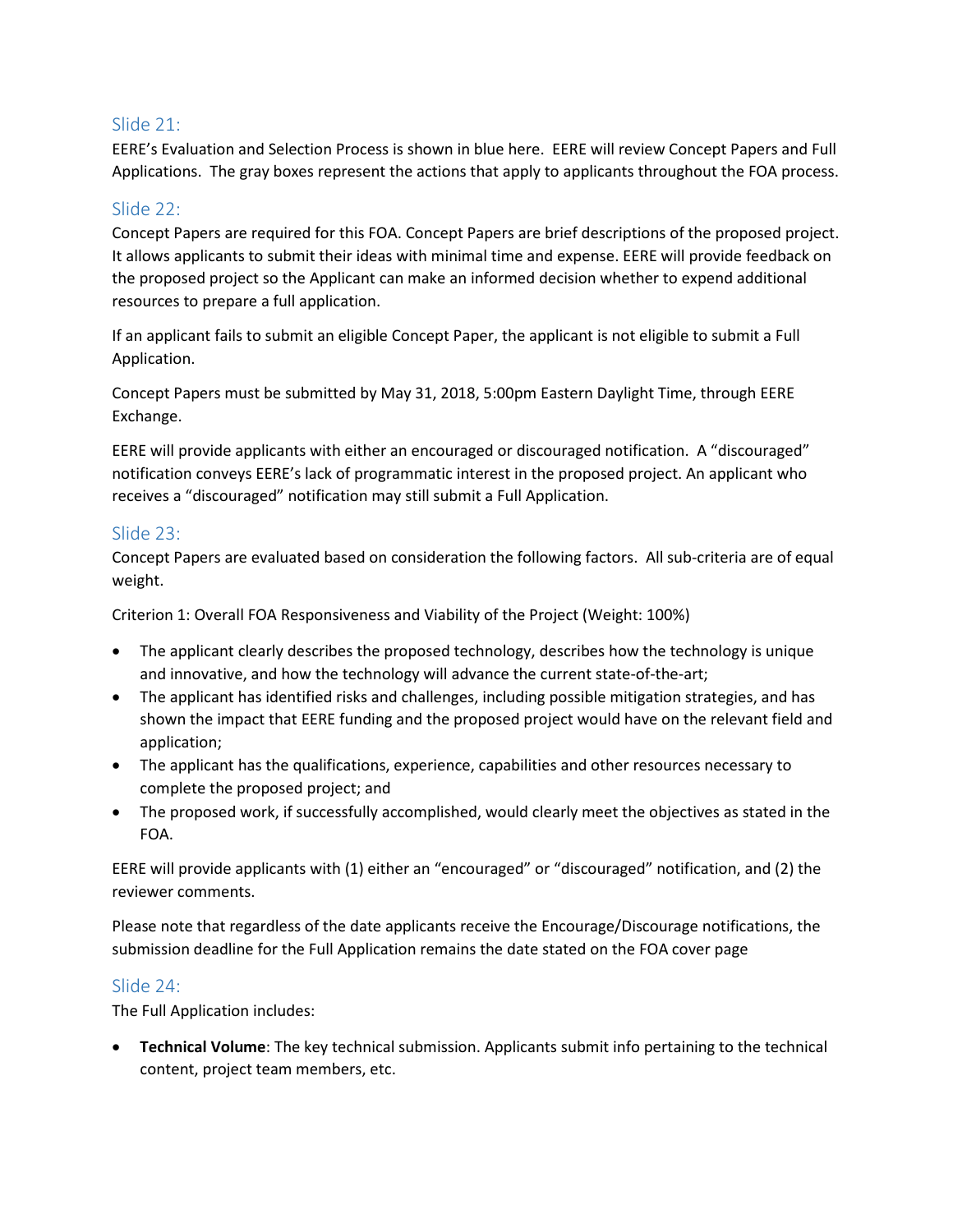- **SF-424 Application for Federal Assistance:** The formal application signed by the authorized representative of the applicant. Includes cost share amounts and Federal certifications and assurances.
- **SF-424A Budget & Budget Justification:** Budget documents that asks applicants to submit a detailed budget and spend plan for the project.
- **Summary for Public Release**: Applicants must provide a 1 page summary of their technology appropriate for public release.
- **Summary Slide:** Powerpoint slide that provides quick facts about the technology. Slide content requirements are provided in the FOA.
- **Administrative Documents:** E.g., U.S. Manufacturing Plan, FFRDC Authorization (if applicable), Disclosure of Lobbying Activities, etc.

# Slide 25:

The key technical component of the full application is the Technical Volume, which helps applicants frame the technical information that the application will be evaluated on. The Technical Volume provides information regarding what the project is, how the project tasks will be accomplished, and the project timetable.

The Technical Volume is comprised of a cover page; project overview; technical description, innovation, and impact; workplan and market transformation plan; and technical qualifications and resources. Please note that the percentages listed here are suggested and are not mandatory.

- The Cover Page will be a one page document and provides basic information on their project, such as title, topic area, points of contact, etc.
- The Project Overview constitutes approximately 10% of the Technical Volume and provides information on project background, goals, impact of EERE funding
- The Technical Description, Innovation, and Impact section is approximately 30% of the Technical Volume. It provides information on project relevance and outcomes, feasibility, and innovation/impacts. This ultimately provides the justification as to why EERE should fund the project.
- The Workplan is the key element to the Technical Volume, and constitutes approximately 40% of the Technical Volume. It details the proposed milestones and project schedule. If selected for award negotiations, the Workplan serves as the starting point when negotiating the Statement of Project Objectives.
- The Technical Qualifications and Resources section is approximately 20% of the Technical Volume. It allows applicants an opportunity to provide information about the proposed project team and demonstrate how the applicant will facilitate the successful completion of the proposed project.

# Slide 26:

As we previously pointed out, applicants must submit full applications by July 16, 2018. EERE will conduct an eligibility review, and full application will be deemed eligible if:

- The Applicant is an eligible entity Section III.A of FOA;
- The Applicant submitted an eligible Concept Paper;
- The Cost Share requirement is satisfied Section III.B of FOA;
- The Full Application is compliant Section III.C of FOA; and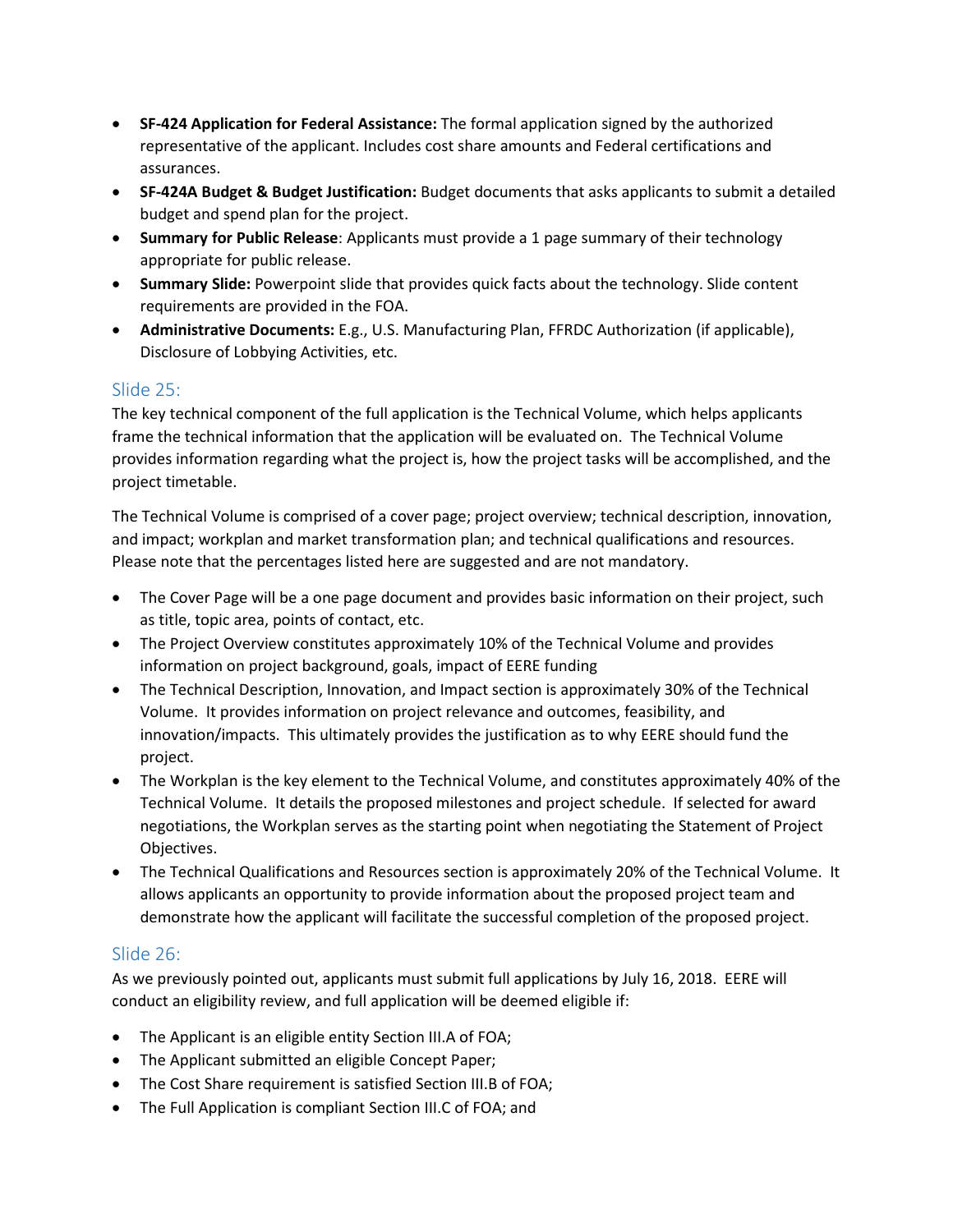- The proposed project is responsive to the FOA Section III.D of FOA
- The Full Application meets any other eligibility requirements listed in Section III of the FOA.

### Slide 27:

Who's Eligible to Apply?

Eligible applicants for this FOA include:

- 1. Individuals
- 2. Domestic Entities
- 3. Foreign Entities
- 4. Incorporated Consortia
- 5. Unincorporated Consortia

For more detail about each eligible applicant, please see Section III.A of the FOA for eligibility requirements

Nonprofit organizations described in Section 501(c)(4) of the Internal Revenue Code of 1986 that engaged in lobbying activities after December 31, 1995, are not eligible to apply for funding.

This FOA has restricted eligibility requirements to the following entities under **Topic Area 3:** DOE/NNSA Federally Funded Research and Development Centers (FFRDCs) are eligible to apply for funding as a Subrecipient, but are NOT eligible to apply as a Prime Recipient.

# Slide 28:

Applicants may submit more than one application to this FOA, provided that each application describes a unique, scientifically distinct project.

# Slide 29:

The Merit Review process consists of multiple phases that each include an initial eligibility review and a thorough technical review

Rigorous technical reviews are conducted by reviewers that are experts in the subject matter of the FOA

Ultimately, the Selection Official considers the recommendations of the reviewers, along with other considerations such as program policy factors, to make the selection decisions

# Slide 30:

Applications will be evaluated against the following merit review criteria:

#### **Criterion 1: Technical Merit, Innovation, and Impact (50%)**

#### Technical Merit and Innovation

- Extent to which the proposed technology or process is innovative;
- Degree to which the current state of the technology and the proposed advancement are clearly described;
- Extent to which the application specifically and convincingly demonstrates how the applicant will move the state of the art to the proposed advancement; and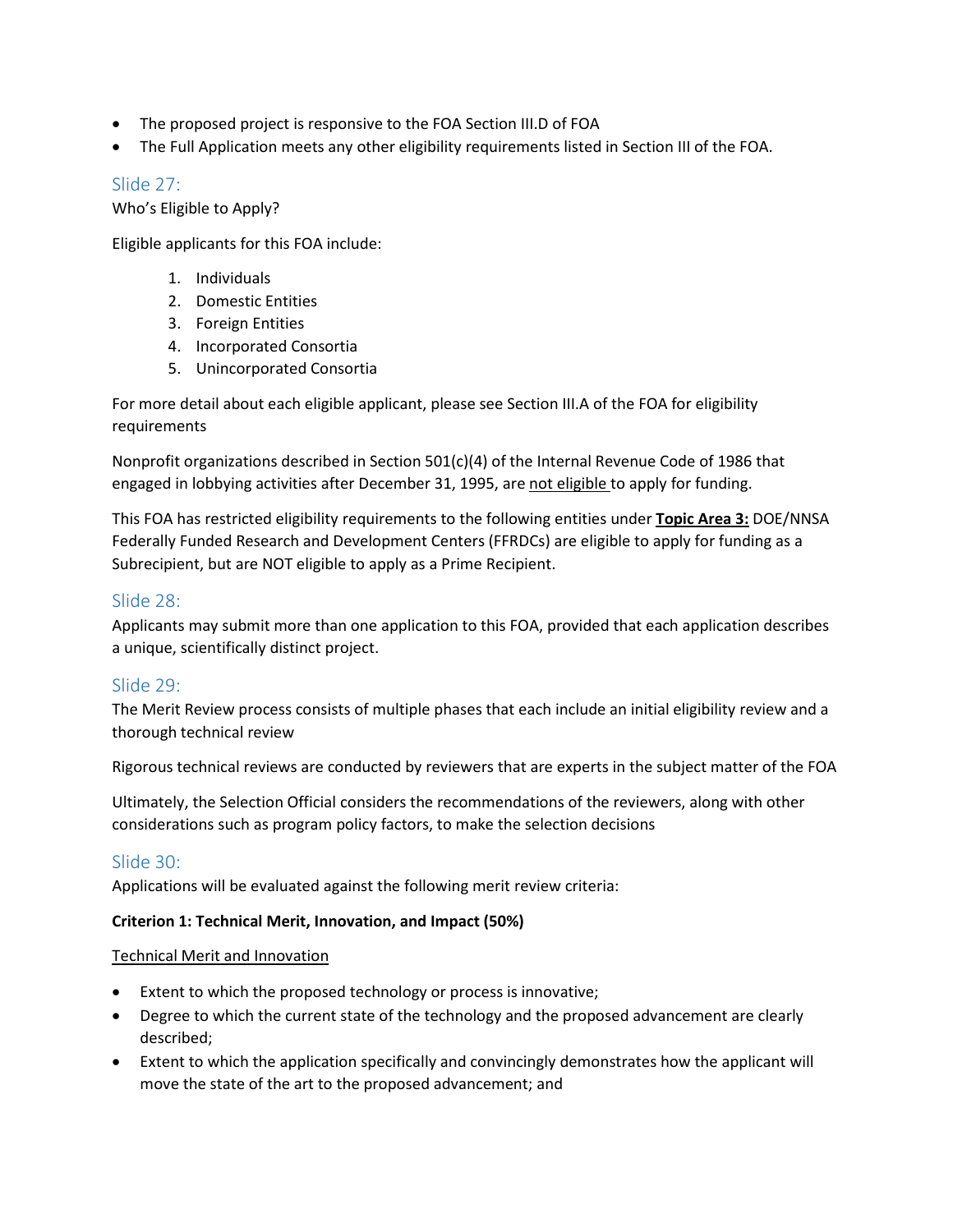• Sufficiency of technical detail in the application to assess whether the proposed work is scientifically meritorious and revolutionary, including relevant data, calculations and discussion of prior work in the literature with analyses that support the viability of the proposed work.

#### Impact of Technology Advancement

- How the project supports the topic area objectives and target specifications and metrics; and
- The potential impact of the project on advancing the state-of-the-art.

# Slide 31:

#### **Criterion 2: Project Research and Commercialization Plan (30%)**

#### Research Approach, Workplan and SOPO

- Degree to which the approach and critical path have been clearly described and thoughtfully considered; and
- Degree to which the task descriptions are clear, detailed, timely, and reasonable, resulting in a high likelihood that the proposed Workplan and SOPO will succeed in meeting the project goals.

#### Identification of Technical Risks

• Discussion and demonstrated understanding of the key technical risk areas involved in the proposed work and the quality of the mitigation strategies to address them.

### Slide 32:

#### **Criterion 2, Continued**

#### Baseline, Metrics, and Deliverables

- The level of clarity in the definition of the baseline, metrics, and milestones; and
- Relative to a clearly defined experimental baseline, the strength of the quantifiable metrics, milestones, and a mid-point deliverables defined in the application, such that meaningful interim progress will be made.

#### Market Transformation Plan

- Identification of target market, competitors, and distribution channels for proposed technology along with known or perceived barriers to market penetration, including mitigation plan; and
- Comprehensiveness of market transformation plan including but not limited to product development and/or service plan, commercialization timeline, financing, product marketing, legal/regulatory considerations including intellectual property, infrastructure requirements, Data Management Plan, U.S. manufacturing plan etc., and product distribution.

# Slide 33:

#### **Criterion 3: Team and Resources (20%)**

- The capability of the Principal Investigator(s) and the proposed team to address all aspects of the proposed work with a high probability of success. The qualifications, relevant expertise, and time commitment of the individuals on the team;
- The sufficiency of the facilities to support the work;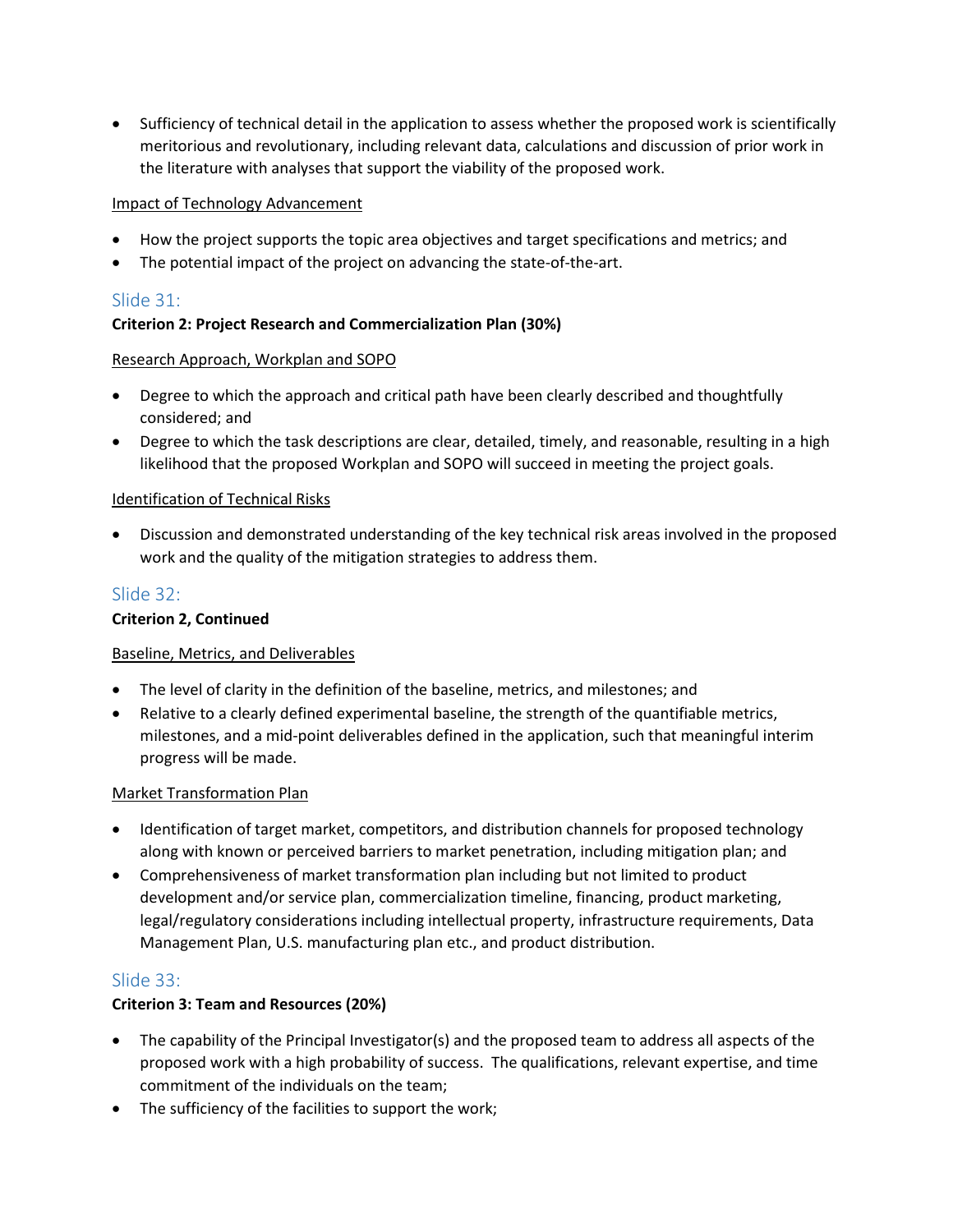- The degree to which the proposed consortia/team demonstrates the ability to facilitate and expedite further development and commercial deployment of the proposed technologies;
- The level of participation by project participants as evidenced by letter(s) of commitment and how well they are integrated into the Workplan; and
- The reasonableness of the budget and spend plan for the proposed project and objectives.

# Slide 34:

The Selection Official may consider the merit review recommendation, program policy factors, and the amount of funds available in arriving at selections for this FOA

### Slide 35:

After the Merit Review process, the Selection Official may consider the following program policy factors to come to a final selection decision:

- The degree to which the proposed project exhibits technological diversity when compared to the existing DOE project portfolio and other projects selected from the subject FOA
- The degree to which the proposed project optimizes the use of available EERE funding to achieve programmatic objectives
- The level of industry involvement and demonstrated ability to accelerate commercialization and overcome key market barriers
- The degree to which the proposed project is likely to lead to increased employment and manufacturing in the United States
- The degree to which the proposed project will accelerate transformational technological advances in areas that industry by itself is not likely to undertake because of technical and financial uncertainty
- The degree to which the proposed project, or group of projects, represent a desired geographic distribution when compared to the existing DOE project portfolio and other projects selected from the subject FOA
- The degree to which the proposed project collectively represents diverse types and sizes of applicant organizations.

#### Slide 36:

There are several one-time actions before submitting an application in response to this FOA, and it is vital that applicants address these items as soon as possible. Some may take several weeks, and failure to complete them could interfere with an applicant's ability to apply to this FOA, or to meet the negotiation deadlines and receive an award if the application is selected.

#### **DUNS Number**

Obtain a Dun and Bradstreet Data Universal Numbering System (DUNS) number.

#### **System for Award Management**

Register with the System for Award Management (SAM). Designating an Electronic Business Point of Contact (EBiz POC) and obtaining a special password called an MPIN are important steps in SAM registration. Please update your SAM registration annually.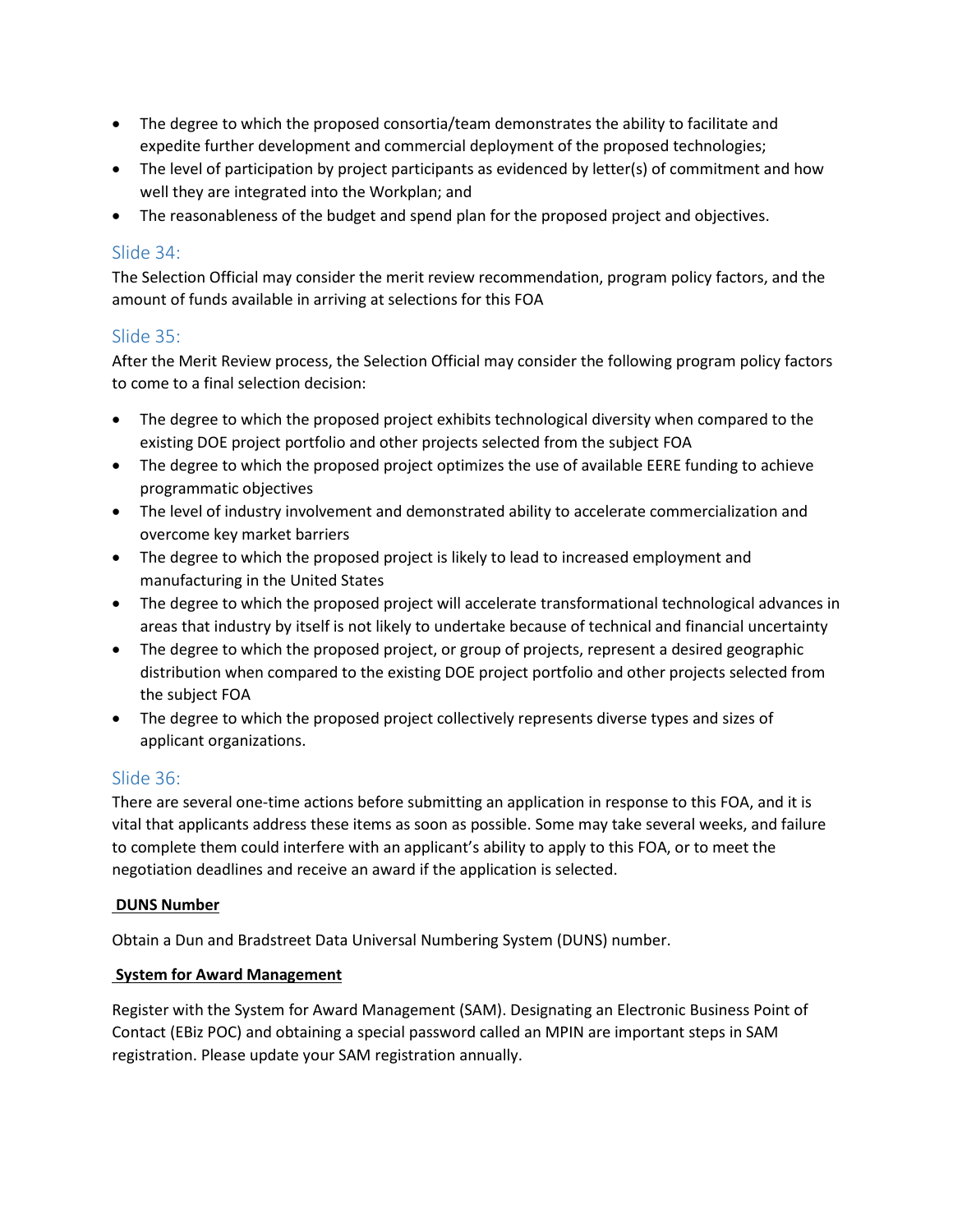#### **Fedconnect**

Register in FedConnect. To create an organization account, your organization's SAM MPIN is required. For more information about the SAM MPIN or other registration requirements, review the FedConnect Ready, Set, Go! Guide at the FedConnect site.

#### **Grants.gov**

Register in Grants.gov to receive automatic updates when Amendments to this FOA are posted. However, please note that Concept Papers, and Full Applications will not be accepted through Grants.gov.

### Slide 37:

All required submissions must come through EERE Exchange. EERE will not review or consider applications submitted through any other means.

### Slide 38:

Key Submission Points

- Check entries in EERE Exchange
	- o Submissions could be deemed ineligible due to an incorrect entry
- EERE strongly encourages Applicants to submit 1-2 days prior to the deadline to allow for full upload of application documents and to avoid any potential technical glitches with EERE Exchange
- Make sure you hit the submit button
	- o Any changes made after you hit submit will un-submit your application and you will need to hit the submit button again
	- o For your records, print out the EERE Exchange Confirmation page at each step, which contains the application's Control Number

#### Slide 39:

#### Applicant Points-of-Contact

- Applicants must designate primary and backup points-of-contact in EERE Exchange with whom EERE will communicate to conduct award negotiations
- It is imperative that the Applicant/Selectee be responsive during award negotiations and meet negotiation deadlines
	- o Failure to do so may result in cancellation of further award negotiations and rescission of the Selection

#### Slide 40:

- Questions about this FOA? Email EDGE@ee.doe.gov
	- o All Q&As related to this FOA will be posted on EERE Exchange
		- o You must select this specific FOA Number in order to view the Q&As
	- o EERE will attempt to respond to a question within 3 business days, unless a similar Q&A has already been posted on the website
- Problems logging into EERE Exchange or uploading and submitting application documents with EERE Exchange? Email EERE-ExchangeSupport@hq.doe.gov.